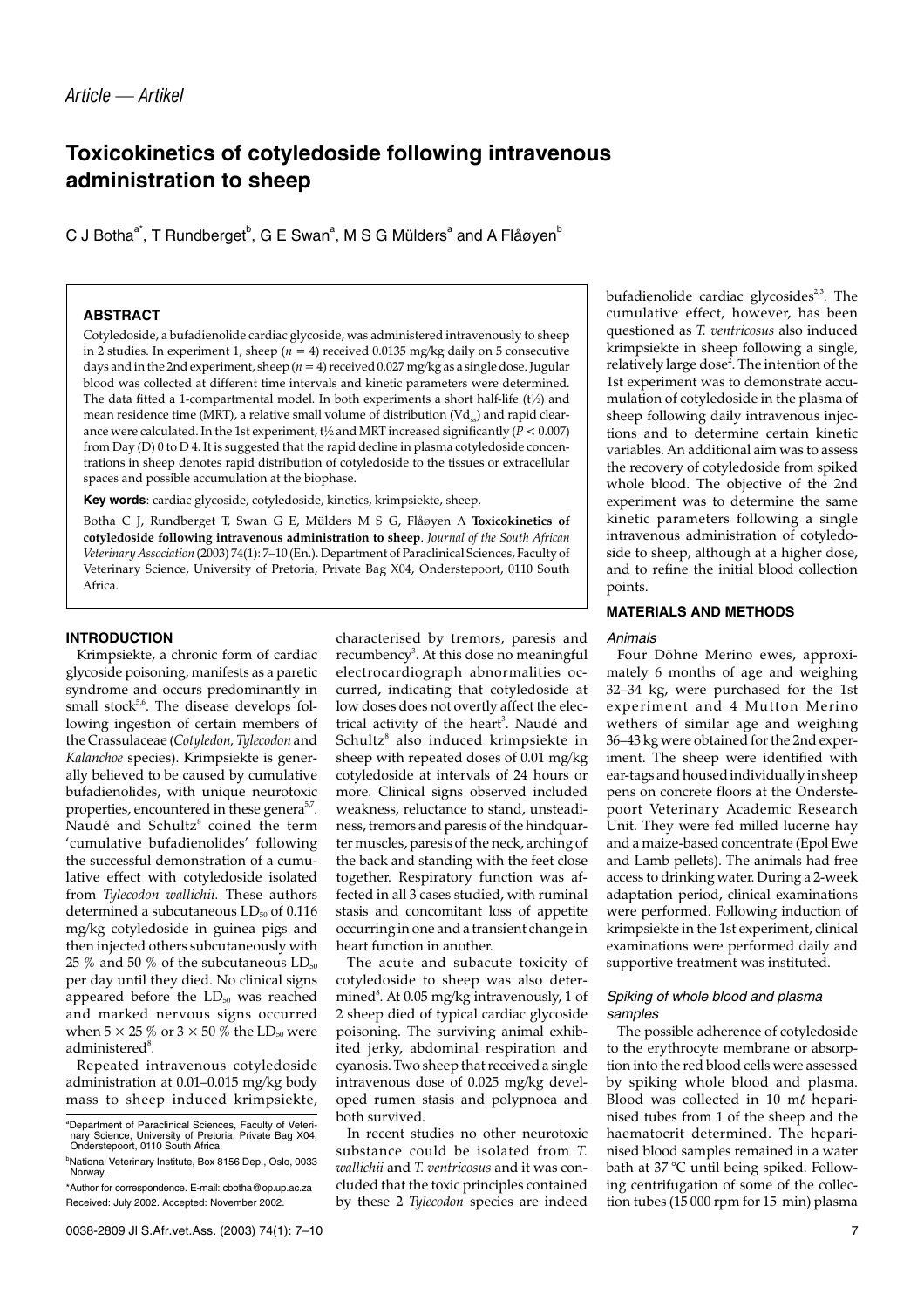was collected and spiked to contain 10, 20, 40, 80 and 160 ng cotyledoside/ml before being returned to the water bath. Whole blood was pooled and aliquots were spiked to contain a similar range of cotyledoside concentrations in the plasma, calculated according to the following formula:

## *y ng/ml plasma x (1 – haematocrit[%]) = z ng/ml whole blood.*

The spiked blood samples were thoroughly mixed on a rolling mixer (Coulter) and were incubated at 37 °C in a water bath for 60 min. After incubation the blood samples were centrifuged and the plasma collected. The plasma samples were kept frozen at –20 °C until extraction prior to analysis.

#### Cotyledoside administration

On the day preceding the 1st experiment the sheep were weighed, after having been deprived of food for 12 hours, and dosed according to this weight. A cotyledoside injectable solution (0.025 % m/v) was prepared aseptically by dissolving crystalline cotyledoside in a small volume of warm ethanol before adding the necessary volume of normal saline (autosterile 0.9 % NaCl, Renalcare Services). Cotyledoside was administered intravenously at a daily dose of 0.0135 mg/kg $^3$  for 5 consecutive treatments (as clinical signs indicative of krimpsiekte developed on Day (D) 4). The sheep received the cotyledoside injection between 08:00 and 09:00.

For the 2nd experiment a  $0.05\%$  m/v cotyledoside solution was prepared in a similar manner. The sheep each received a single intravenous administration of 0.027 mg cotyledoside/kg (double the previous dose).

#### Collection of plasma samples

In the 1st experiment blood samples were collected in heparinised vacuum tubes (10 m $\ell$ ) from the jugular vein on D 0 at 0, 2, 7, 15, 30 and 60 minutes, 2, 3, 6, 9, 12, 18 and 24 hours, and once a day before cotyledoside administration on D 1, 2, 3 and 4. On D 4, blood samples were collected at the same intervals as indicated for D 0 with additional samples collected at 36 and 48 hours and on D 7, 9, 11, 14, 18 and 25. In the 2nd study, blood samples  $(10 \text{ m}l \text{ heparinised tubes})$  were collected from the jugular vein shortly before and at 2, 5, 9, 15, 20 and 25 minutes after cotyledoside administration. The blood samples were centrifuged within an hour of collection and  $5 \text{ m}$  of plasma was collected and stored at –20 °C.

#### Cotyledoside analysis

Plasma proteins were removed with a Sep-Pak  $C_{18}$  Cartridge (Waters) and

Table 1: **Kinetic parameters determined in sheep** (<sup>n</sup> = 4) **after intravenous administration of 0.0135 mg/kg cotyledoside on Day 0 and after 5 consecutive daily doses (Day 4).**

| Variable                        | Day 0<br>(mean $\pm$ SD) | Day 4<br>(mean $\pm$ SD) | $\bm{P}^{\rm a}$ |
|---------------------------------|--------------------------|--------------------------|------------------|
| $t\frac{1}{2}$ (min)            | $2.5 \pm 0.40$           | $4.21 \pm 0.37$          | < 0.007          |
| MRT (min)                       | $3.6 \pm 0.57$           | $6.07 \pm 0.53$          | < 0.007          |
| $C_{\text{max}}$ (ng/m $\ell$ ) | $12.4 \pm 5.09$          | $13.23 \pm 4.73$         | <b>NS</b>        |
| $Vd_{ss}$ ( $\ell$ /kg)         | $0.72 \pm 0.35$          | $0.82 \pm 0.29$          | <b>NS</b>        |
| Clearance (l/kg/min)            | $0.19 \pm 0.07$          | $0.14 \pm 0.05$          | <b>NS</b>        |

<sup>a</sup>Probability level; NS = not significantly different.

cotyledoside eluted with methanol and evaporated to dryness under a stream of nitrogen before transportation to the analytical laboratory. The plasma concentrations of cotyledoside were determined by high performance liquid chromatographic-electrospray mass spectrometry (HPLC-ESMS) analysis. HPLC-ESMS was performed using a 5 micron, 4.6 mm × 150 cm, Waters C-18 symmetry column interfaced to a Finnigan LC-Q electrospray mass spectrometer. Separation was achieved using gradient elution starting with methanol-water (65+35, v/v, both containing 0.1% formic acid), rising to methanol-water (95+5, v/v) over 10 min. The flow rate was  $0.7$  m $\ell$ min. The ESMS was operated in positive ion mode, with selected ion mode (SIM) detection of cotyledoside. An authentic specimen of cotyledoside (MH<sup>+</sup> *= m/z* 575), previously isolated from *T. wallichii<sup>3</sup>,* was used to prepare a standard solution of cotyledoside containing  $400$  ng/m $\ell$ . Other reference solutions were prepared by dilution of this solution. Typically, 20  $\mu\ell$  injections of reference solutions and plasma were analysed. A calibration curve corresponding to plasma cotyledoside concentrations of 0, 2, 5, 10, 40 and 80 ng/m $\ell$  was used to determine concentrations. Validation of the LC-MS method revealed that the calibration curve was linear from 2 to  $200$  ng/m $\ell$  and the limit of quantification (LOQ) was approximately 0.5 ng cotyledoside/m $\ell$  when a sample aliquot corresponding to  $2 \text{ m} \ell$  plasma was injected.

#### Kinetic analysis

The kinetic variables were determined with the aid of the software program PC-Nonlin Version 1.1 (Scientific Consultation Inc.).

# Statistical analysis

The individual animal data were tabulated and the different kinetic variables were statistically compared with the software program SigmaStat 2.0 (Jandel Corporation, San Rafael). The one-way repeated measures analysis of variance was used to test for significant differences ( $P < 0.007$ ) between the kinetic parameters on D 0 and D 4. The data were analysed and ordinary descriptive statistics were determined using the same program.

#### **RESULTS**

The kinetic parameters calculated on D 0 and D 4 of the 1st experiment and following a single intravenous administration in the 2nd experiment are tabulated in Tables 1 and 2. The data fitted a 1-compartmental model. In both experiments a short half-life (t½) and mean residence time (MRT), a relative small volume of distribution (Vdss) and rapid clearance were calculated.

Semilogarithmic plots of plasma cotyledoside concentration versus time are presented in Figs 1 and 2. Regression lines fitted to the cotyledoside concentrations detected on  $D$  0 and  $D$  4 gave  $r^2$  values of 0.98 and 0.93, respectively. Regression analysis of the plasma cotyledoside concentration in the 2nd experiment revealed a  $r^2$  of 0.98.

Cotyledoside recovery from spiked whole blood and plasma samples was good and ranged from 73 to 118 %. Comparable cotyledoside concentrations were detected following spiking of plasma and whole blood, but the plasma cotyledoside concentration was always 15–33 % higher compared with the spiked whole blood sample throughout the range of concentrations evaluated.

During the 1st experiment, 1 of the sheep exhibited clinical signs, typical of krimpsiekte, after 4 daily injections of cotyledoside. The other 3 animals also developed similar clinical signs (tremor, paresis, recumbency, inappetence, weak ruminal movements and/or ruminal

#### Table 2: **Kinetic parameters determined in sheep** (<sup>n</sup> = 4) **after intravenous administration of 0.027 mg/kg cotyledoside.**

| Variable                        | Mean $\pm$ SD   |
|---------------------------------|-----------------|
| $t\frac{1}{2}$ (min)            | $3.08 \pm 0.59$ |
| MRT (min)                       | $4.44 + 0.85$   |
| $C_{\text{max}}$ (ng/m $\ell$ ) | $33.95 \pm 6.0$ |
| $Vd_{ss}$ ( $\ell$ /kg)         | $0.28 \pm 0.07$ |
| Clearance (t/kg/min)            | $0.12 + 0.01$   |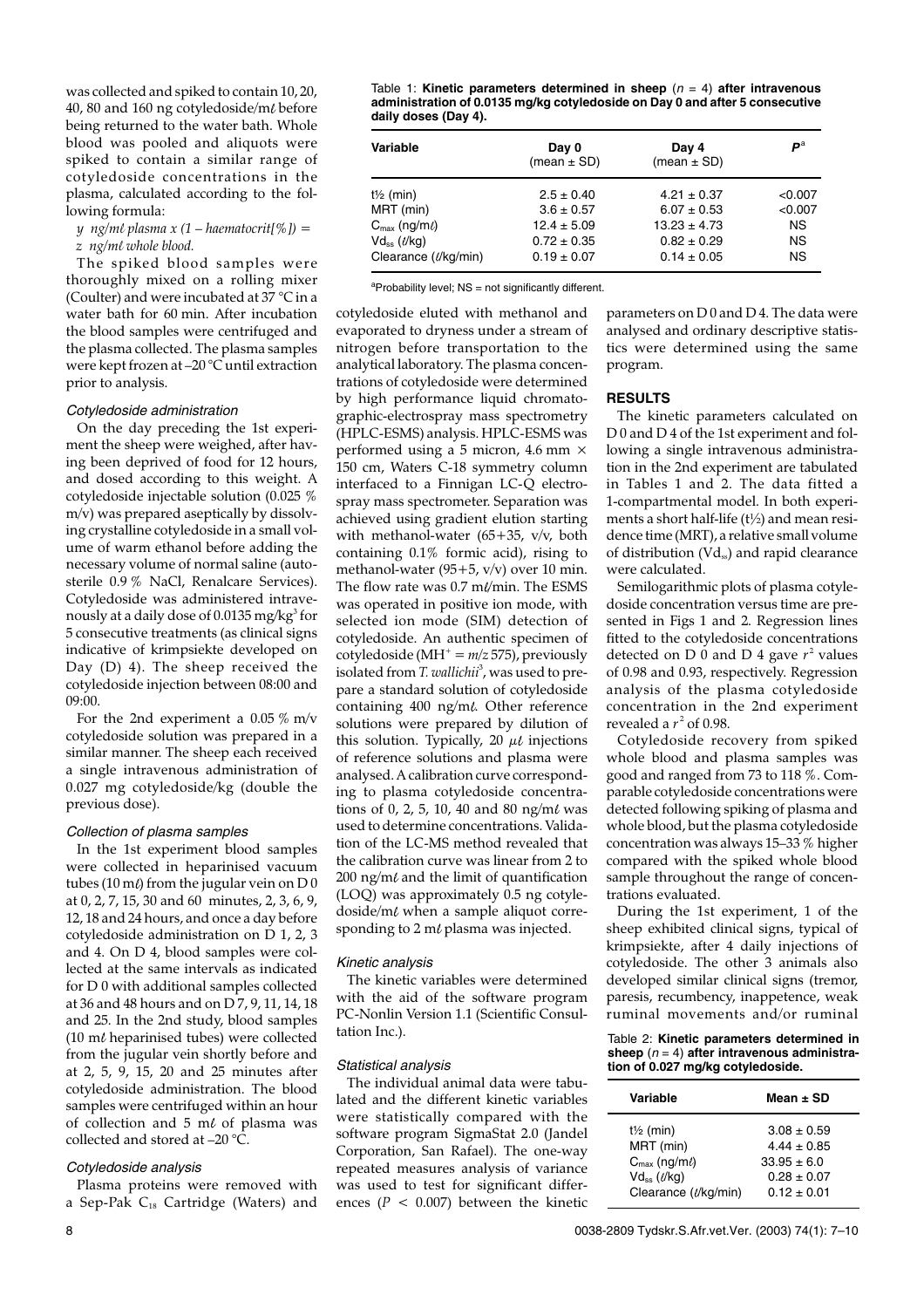

Fig. 1: **Plasma cotyledoside concentrations in sheep** ( $n = 4$ ) after intravenous administra**tion of 0.0135 mg/kg on Day 0 and following 5 consecutive daily doses (Day 4).**

stasis) in varying severity following the 5th consecutive injection. Micturition was noticeable in all sheep. In the 2nd experiment 3 of the 4 sheep developed tachypnoea and forced, abdominal respiration shortly after the single intravenous cotyledoside administration. One of the sheep exhibited inappetence and decreased rumen motility for 2 days following cotyledoside administration.

## **DISCUSSION**

In the 1st experiment plasma cotyledoside concentrations were very low and decreased to below the LOQ soon after 15 min on D 0 (Fig. 1). The same trend occurred on D 4 although the t½ and MRT increased significantly  $(P < 0.007)$ . In the 2nd experiment, with a 2-fold increase in dose and more regular blood collecting intervals, the plasma cotyledoside concentration also decreased rapidly and approached the LOQ after 25 min (Fig. 2). The  $C_{\text{max}}$  increased to a mean concentration of 33.95 ng/m $\ell$  (range 27.85–42.2) in the 2nd experiment compared to a mean plasma cotyledoside concentration of 12.41 ng/ml (range 7.05–19.3) and 13.23 (range  $8.45-17.7$ ) on D 0 and D 4, respectively, in the 1st experiment.

In both experiments cotyledoside was rapidly cleared from the plasma following intravenous administration to sheep. Adherence of cotyledoside to erythrocytes after intravenous administration was ruled out as incubation of cotyledoside in whole blood did not result in excessive loss of cotyledoside and the



Fig. 2: Plasma cotyledoside concentrations in sheep ( $n = 4$ ) after intravenous administra**tion of 0.027 mg/kg.**

recovery compared favourably with spiked plasma samples. It is proposed that cotyledoside rapidly distributes from the plasma into the tissues and/or extracellular fluid. HPLC-ESMS analysis indicated no evidence of metabolism. Although limited data points are available, it appears that distribution of cotyledoside from the plasma into the tissues or extracellular fluid is exponential (Figs 1, 2). The discrepancy in the Vd<sub>ss</sub> (Vd<sub>ss</sub> =  $Dose \times AUMC/AUC$ ) calculated in experiments 1 and 2 probably reflect differences in sample intervals between the 2 experiments.

In experiment 1 the significant increase in t½ and MRT from D 0 to D 4 probably reflects saturation at a 'binding site' with less rapid distribution and association of cotyledoside at the 'binding site', resulting in relatively higher plasma concentrations on D 4. A dynamic equilibrium could also have become established where some cotyledoside might redistribute back into the plasma. Another possibility is that cotyledoside, being of high molecular weight, is potentially eliminated by biliary excretion and since this is an active transport process the rate of elimination could be reduced by saturation of the carriers. It is also conceivable that the efficiency of the elimination process is altered due to the toxic effects which were becoming evident by D 4.

Contrary to expectations, the plasma concentrations following daily cotyledoside injections did not increase and remained below the LOQ on each consecutive day prior to cotyledoside administration. The proposed cumulative effect of cotyledoside could not be verified by increased plasma concentrations. However, the effects of cotyledoside were indeed cumulative as clinical signs reminiscent of krimpsiekte developed in all 4 sheep following 5 consecutive daily intravenous injections. This is in agreement with previous studies where a cumulative effect was demonstrated<sup>3,8</sup>. Cotyledoside is so toxic at minute concentrations that detection of plasma concentrations becomes problematic. In 2 studies designed to determine digoxin pharmacokinetics in adult sheep the therapeutic dose administered intravenously varied from 50–75  $\mu$ g/kg<sup>1,4</sup>. In the current study signs of toxicity were induced after a single intravenous injection of  $27 \mu$ g cotyledoside/ kg. This is consistent with the findings reported by Naudé and Schultz<sup>8</sup> where 2 sheep that received a single intravenous dose of 25 µg cotyledoside/kg developed rumen stasis and polypnoea, but survived.

Distribution from the plasma is so rapid and based on the kinetic parameters it is interpreted as elimination, hence the